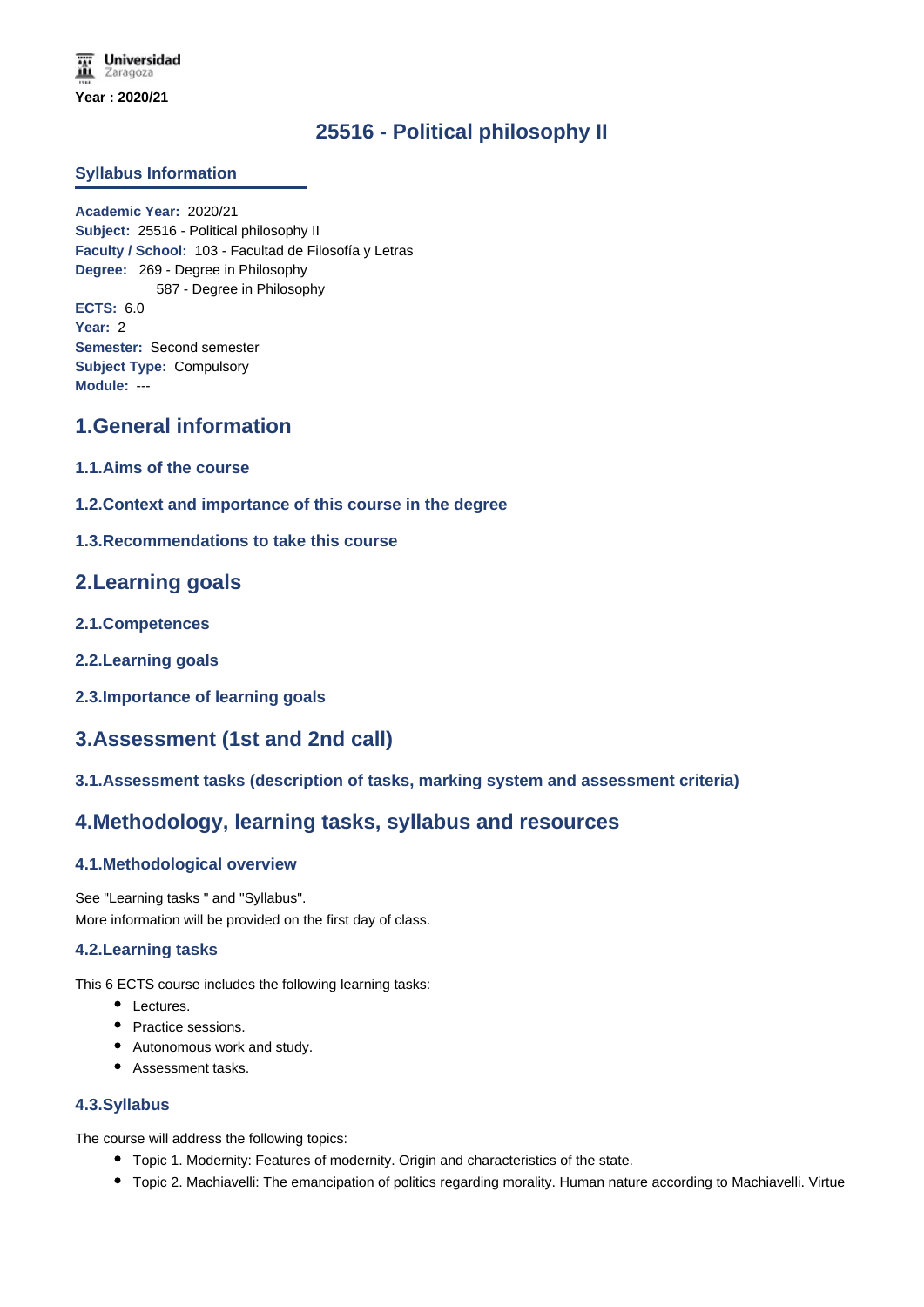and fortune. The origin of the state, laws and religion.

- Topic 3. Hobbes: Fear as political passion. Politics as calculation. The contract. The monarchy.
- Topic 4. Spinoza: *Éthica*: geometry of passions. Right and Law. The State as a composed individual. The conatus of the crowd. Spinoza's conception of democracy.
- Topic 5. Rousseau: Introduction. The state of nature. The social contract. The general will and the will of all. Sense of distinction citoyen / sujet. Transparency and totalitarian drift.
- Topic 6. Hegel: Introduction to the thought of Hegel. Dialectic and system. The objective spirit. The right. The dialectic of the will. The ethicality. The state.
- Topic 7. Heidegger and Nazism: The place of politics in Heidegger's philosophy. The ontology of Sein und Zeit: the Geworfenheit. Nazi biopolitics. Nihilism and the spirit of the German people.

### **4.4.Course planning and calendar**

Further information concerning the timetable, classroom, office hours, assessment dates and other details regarding this course, will be provided on the first day of class or please refer to the ?Facultad de Filosofía? website (academic calendar http://academico.unizar.es/calendario-academico/calendario; timetable: https://fyl.unizar.es/horario-de-clases#overlay-context=horario-de-clases; assessment dates https://fyl.unizar.es/calendario-de-examenes#overlay-context=)

#### **4.5.Bibliography and recommended resources**

#### **Topic 1. Modernity: Features of modernity. Origin and characteristics of the state.**

Basic Readings:

- BOBBIO, N., Estado, gobierno y sociedad, F.C.E., Mexico, 1994.
- SOTELO, I., ?Estado moderno?, en DÍAZ, E. & RUIZ MIGUEL, A. (eds.), Filosofía política II. Teoría del estado, Trotta, Madrid, 2004.

#### **Topic 2. Machiavelli: The emancipation of politics regarding morality. Human nature according to Machiavelli. Virtue and fortune. The origin of the state, laws and religion.**

Basic Readings:

- MAQUIAVELO, N. El príncipe (trad. de M.A. Granada), Alianza, Madrid, 1985.
- MAQUIAVELO, N. Discursos sobre la primera década de Tito Livio (trad. de A. Martínez Arancón), Alianza, Madrid, 2000.
- MAQUIAVELO, N., Antología (ed. de M. A. Granada), Península, Barcelona, 2002.

Further Readings:

- ÁGUILA, R. DEL & CHAPARRO, S., La república de Maquiavelo, Técnos, Madrid, 2006.
- ALTHUSSER, L. Maquiavelo y nosotros, Akal, Madrid, 2004.
- CHABOD, F., Escritos sobre Maquiavelo, FCE, Mexico, 1984.

## **Topic 3. Hobbes: Fear as political passion. Politics as calculation. The contract. The monarchy.**

Basic Readings:

- HOBBES, T., Leviatán (trad. De C. Mellizo), Alianza, Madrid, 1989, especially chapters XIII-XIV, but also chapters V, X, XVII-XXI and XXVI.
- HOBBES, TH., El ciudadano, Debate/CSIC, Madrid, 1993.

Further Readings:

- BOBBIO, N., Thomas Hobbes, Paradigma, Barcelona, 1991.
- TÖNNIES, F., Vida y doctrina de Thomas Hobbes, Alianza, Madrid, 1988.
- MACPHERSON, C. B., La teoría política del individualismo posesivo, Trotta, Madrid, 2005.

#### **Topic 4. Rousseau: Introduction. The state of nature. The social contract. The general will and the will of all. Sense of distinction citoyen / sujet. Transparency and totalitarian drift.**

Recommended Readings:

- ROUSSEAU, J.-J., Del contrato social. Discurso sobre las ciencias y las artes. Discurso sobre el origen y los fundamentos de la desigualdad entre los hombres (trad. de M. Armiño), Alianza Ed., Madrid, 1982.
- ROUSSEAU, J.-J., Escritos políticos (ed. de J. Rubio Carracedo), Trotta, Madrid, 2006.

Further Readings:

- DURKHEIM, Emile, ?El contrato social, de Rousseau?, in Montesquieu y Rousseau precursores de la sociología, Miño y Dávila Editores, Buenos Aires / Madrid, 2001.
- JOUVENEL, Bertrand de, ?Essai sur la politique de Rousseau?, in ROUSSEAU, J.-J., Du contrat social, Hachette,